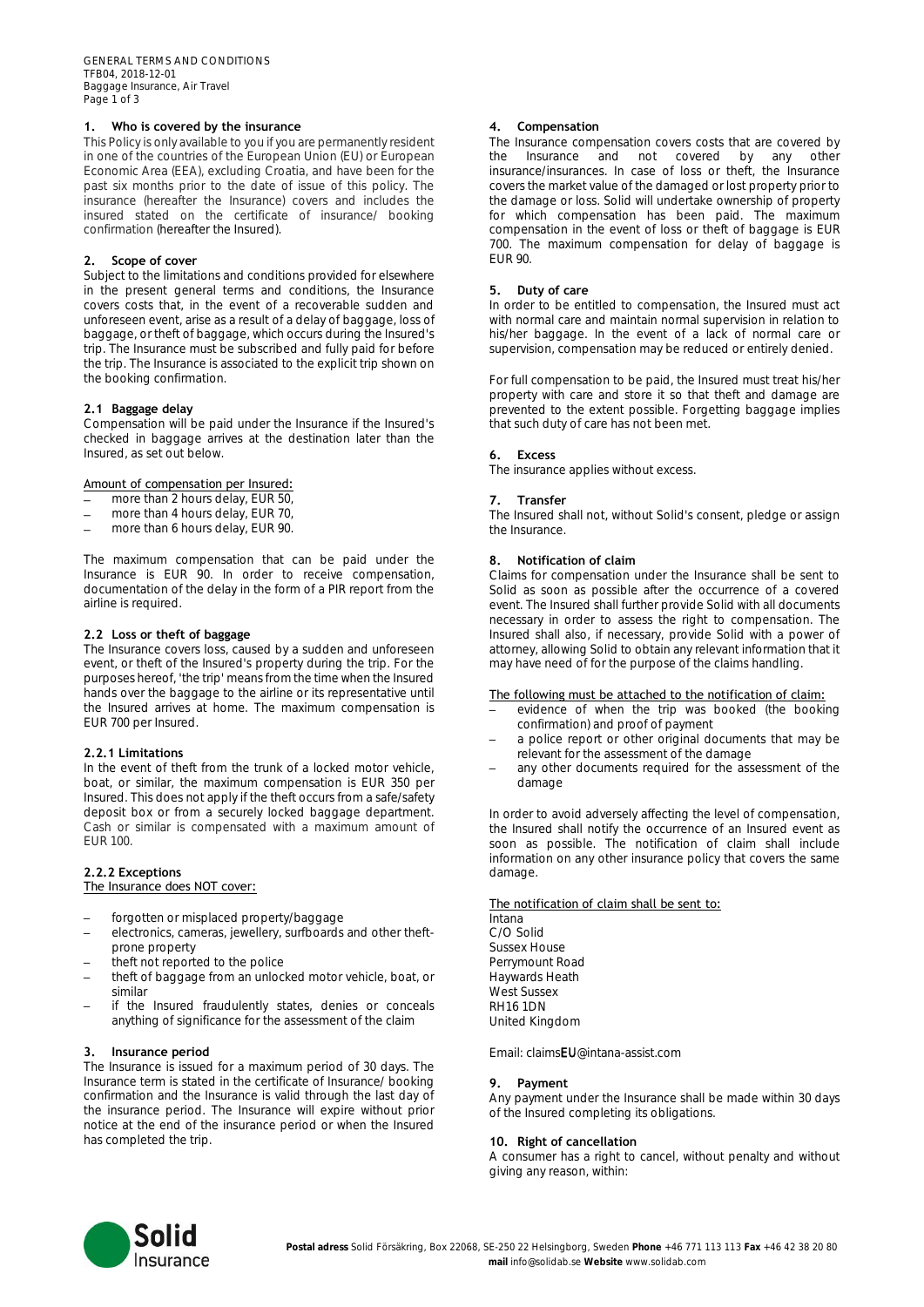GENERAL TERMS AND CONDITIONS TFB04, 2018-12-01 Baggage Insurance, Air Travel Page 2 of 3

- 1) 30 days for a contract of insurance which is, or has elements of, a pure protection contract or payment protection contract; or
- 2) 14 days for any other contract of insurance or distance contract.

# The right to cancel does not apply to:

- 1) a travel and baggage policy or similar short-term policy of less than one month's duration;
- 2) a policy the performance of which has been fully completed by both parties at the consumer's express request before the consumer exercises his right to cancel;

# **11. Limitation**

Solid will not pay compensation for damage that the Insured notifies more than three years after the Insured became aware of the right to claim compensation, and no later than ten years after the damage arose.

# **12. Force majeure**

Solid is not liable for loss caused, directly or indirectly, by or in connection with war, warlike events, civil war, military exercises, revolutions, riots, acts of terrorism, insurgencies, atomic or nuclear processes, acts of government, confiscation, strikes, lockouts, blockades, or similar events.

## **13. Several insurances and reclamation**

In the event that the risk covered by the insurance is also covered by another insurance, the Insured is entitled to claim compensation from either of the insurance companies. However, compensation representing an amount which in aggregate is higher than the loss incurred will not be paid out. To the extent that compensation has been paid, Solid assumes the right to reclaim the amount paid from those responsible for the damage or from another insurance.

## **14. Governing law**

The insurance agreement is governed by Swedish law. In addition to the insurance conditions, the Insurance Agreements Act (*Sw. Försäkringsavtalslag (2005:104)*) applies.

#### **15. Solid Insurance's processing of personal data in accordance with the Data Protection Regulation**

Solid Försäkringsaktiebolag (Swedish corporate reg. no. 516401 processing your personal data. This means that it is our duty to ensure that processing is carried out securely and in accordance with applicable laws and regulations.

## **15.1Collection of personal data**

When you become a customer or show interest in becoming a customer of Solid Insurance, you are asked to provide some personal information about yourself such as name, address, social security number, email address, telephone number, employment information, etc. The data is obtained directly from you but may also be obtained from, for example, other companies within the Group, from any of our partners, insurance brokers or from your employer. The data may also be obtained or supplemented and updated from government records or other private and public records. Solid Insurance may also record phone calls, save email communications or otherwise document your interaction and communication with Solid Insurance.

# **15.2Purpose**

Solid Insurance processes the personal data for the purposes listed below. Such processing is necessary for the following purposes.

## Preparation and administration of agreements

The main purpose of Solid Insurance's processing of personal data is to collect, verify and register personal data prior to

entering into an agreement with you as a customer as well as to document, administrate and fulfil agreements that have been concluded. If you do not enter into an agreement with Solid Insurance, your personal information will be saved for no more than three months. Personal data is stored for the time we need in order to fulfil our agreement with you, which complies with statutory limitation periods.

#### Compliance with obligations under law, other regulatory provision and/or regulatory decision

In connection with the above, processing of personal data is also carried out in order for Solid Insurance to comply with its obligations under law, other regulatory provision and/or regulatory decision. Personal data is stored in accordance with applicable legislation.

Examples of such processing include:

- processing of personal data in order to fulfil
- requirements in accordance with accounting legislation, (ii) processing of personal data in connection with
- reporting to the Swedish Tax Agency, the Swedish Police Authority, the Swedish Enforcement Authority, the Swedish Financial Supervisory Authority and other authorities.

# Market and customer analyses

Personal data is also processed in the context of market and customer analyses as a basis for marketing and business development in order to improve Solid Insurance's product range to our customers. The data is also processed for purposes that are necessary in the course of normal insurance business, such as the calculation of premiums, statistics and the prevention of insurance loss. Personal data may also be processed as a basis for providing insurance advice. If you have not requested direct mail blocking, personal data may be used to target direct advertising and offers to you. Personal data is stored in accordance with applicable legislation.

# **15.3Processing of personal data by a person other than Solid Insurance**

Processing of personal data may, within the framework of the applicable rules of confidentiality and for purposes stated above, be made by companies in the Group and by companies that the Group cooperates with in order to perform its services, such as claims settlement, risk assessment, reinsurance, various analyses, etc. The legal basis for processing is Solid Insurance's fulfilment of agreements or as a result of Solid Insurance's legitimate interest. Personal data is stored in accordance with applicable legislation.

## **15.4Third-country data transfer**

In certain cases, Solid Insurance may transfer personal data to non-EU/EEA countries (so-called third countries) and to foreign organisations. In such case, Solid Insurance will take reasonable steps to ensure that your personal data is processed securely and with an adequate level of protection comparable to and at the same level as the protection offered within the EU/EEA.

## **15.5Your rights**

You are entitled to receive information about Solid Insurance's processing of your personal data and thereby have the right to:

- a) obtain extracts from registers,
- b) request the correction of incorrect or incomplete information,
- c) request deletion or limitation of the processing of personal data,
- d) object to the processing,
- e) if Solid Insurance processes personal data pursuant to agreements or consent, you may, under certain conditions, obtain personal data from Solid Insurance that you have provided to Solid Insurance and the right to have these